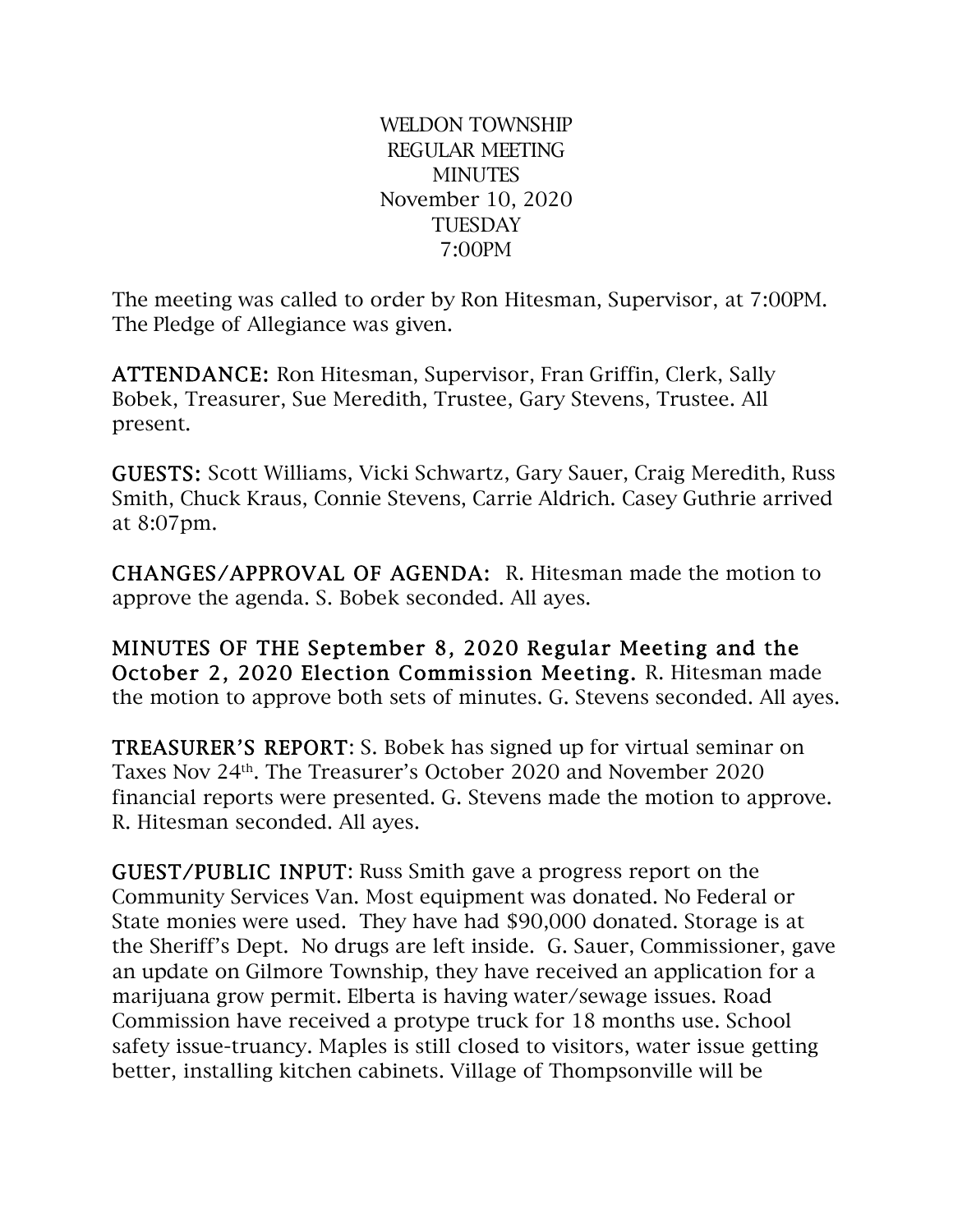purchasing new speed radar signs. Blaine Supervisor Campbell's last meeting was last Thursday.

## REPORTS:

ZONING ADMINISTRATOR: C. Meredith gave his Oct & Nov Zoning reports. November starting out strong. Possible citation for Haze Rd property. S. Bobek brought up the subject of people camping in this area talking of buying property to store their campers, etc. on. They should be checking with zoning in the areas they are interested in.

DAY USE PARK: C. Meredith presented his Day Use Park report. R. Hitesman stated that the DUP has been looking good and garbage has been picked up regularly.

NUISANCE REPORT: R. Hitesman thanked Gary Stevens for his enforcement endeavors. He had a call from someone with a complaint on McCall Avenue. Shelley Green told the person to contact Gary. It is within the Village, not Gary's area.

NEW GREENSPACE GRANT #2: R. Hitesman says they are finishing up. New sign at the DUP with the flora and fauna is up. Still waiting for the new bulletin board for the entry way.

PLANNING COMMISSION: C. Kraus stated that the Commission can only have one Township Board member on it since S. Williams will be leaving the Planning Commission when he takes his place on the Township Board as Trustee November 20<sup>th</sup>. C. Kraus has spoken with Phyllis Kladder about sitting on the Planning Commission. She is very much interested. C. Kraus is recommending Phyllis Kladder be appointed to take Scott Williams place on the PC. C. Kraus recommended to the Board to approve the Complete Streets Resolution. Recreational and Cultural Plan is now being handled by Matt Clark, Networks Northwest. He is our new contact. He is taking Elizabeth Calcutt's place. Arthur and Elise from Wade Trim will be at the next PC meeting in December with changes to the zoning. PC will be making recommended changes to the Fee Schedule at the December Township Board meeting.

PC working on the future budget possibly including a summer worker for garden and DUP maintenance work. Still looking for a garden shed. Scott Williams will be working on the tiller this winter. C. Kraus asks if anyone has old pictures of Thompsonville, he would like to get copies. R.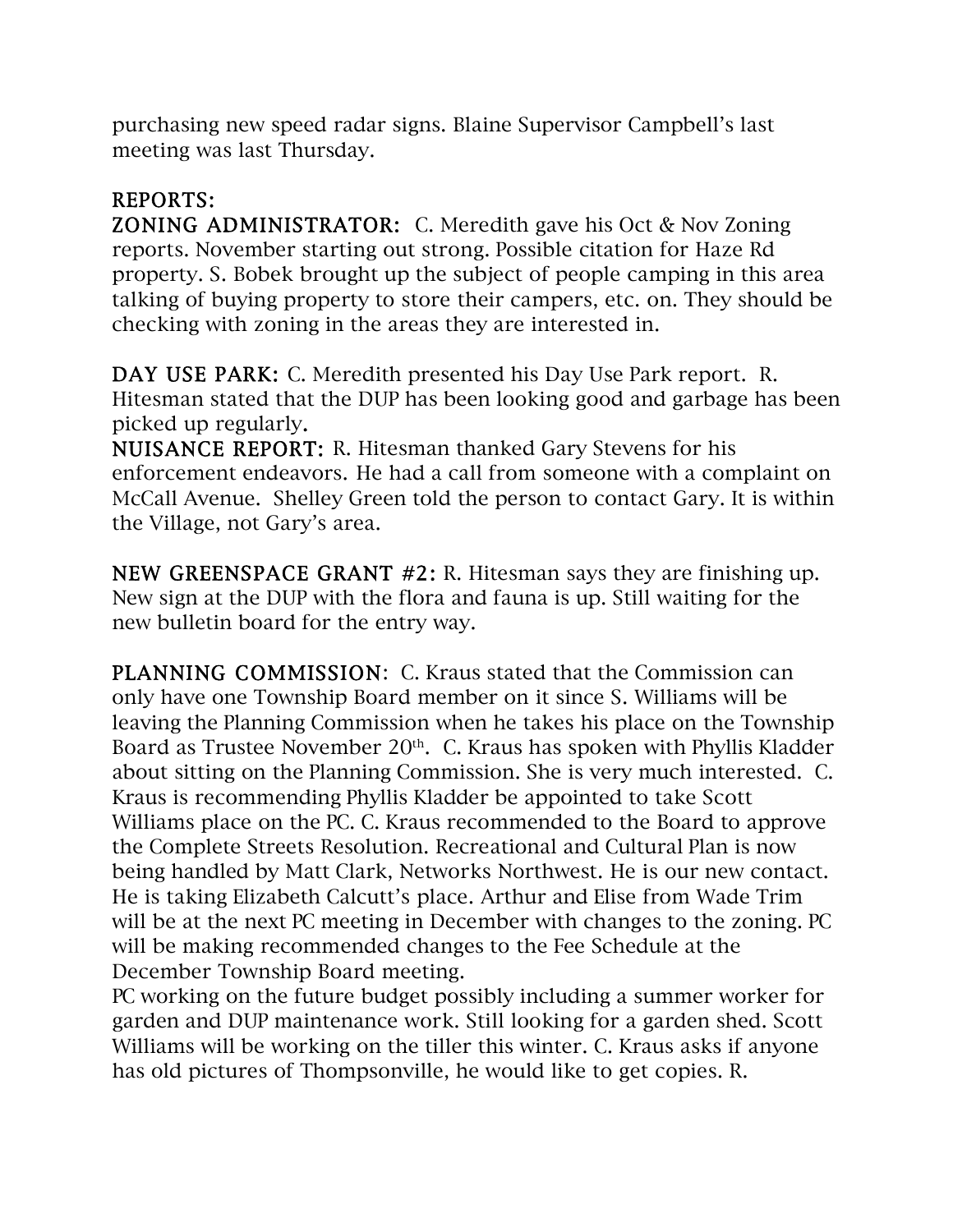Hitesman made a motion to appoint Phyllis Kladder to the Planning Commission to replace Scott Williams. S. Bobek seconded. All ayes.

LIQUOR INSPECTOR REPORT: No report for November due to Covid-19.

BUDGET REPORT: F. Griffin asked the Board their feelings on Hazardous Pay for the Election Workers. MTA Connection has had several remarks by Township Clerk's on this subject. Some paying from nothing to \$50-\$300 in addition to their Inspector pay. None of our Inspectors refused to do their part because of fear of Covid-19/firearms/disruptions on Election Day. G. Stevens made the motion to pay each Inspector an additional \$100 for Hazardous Pay. F. Griffin seconded. Roll call vote was taken. All ayes. F. Griffin asked the Board to approve an amendment to the budget to move \$1030 from contingency to Elections. G. Stevens made the motion to approve the Budget and the Amendment. R. Hitesman seconded. Roll call: S. Bobek, G. Stevens, Sue Meredith, F. Griffin, R. Hitesman, all ayes.

SUPERVISOR COMMENTS: R. Hitesman reported that the Diamond Crossing dedication was cancelled due to Covid-19. May reschedule for spring. He thanked all the Board members for working together thru the Covid-19 issues. He also thanked all the Election workers. He brought up the Haze Rd @ Betsie River abutment removals. Link Engineering and the Road Commission looked over the situation there. There is a Fee to the work they did there \$7780.00 on September 30, 2020. S. Bobek asked about the CRA involvement. There is an amount of \$18,000 the Road Commission has been holding for Weldon Township for a project in the Township. Discussion about the cost to remove the abutments. Matt Skeels will be at our December meeting to explain. CLERK COMMENTS: F. Griffin stated that the November 3, 2020 General Election went well. Was a very long night. Steady voters all day and many AV ballots. Checked with the County Clerk today. Advised that oaths should not be taken until the Board of Canvassers have certified the election on Nov 16<sup>th</sup>. She will advise me. Tentatively set up November 17<sup>th</sup> at 4:00pm to take oaths here at the Township Hall.

UNFINISHED BUSINESS: Complete Streets Resolution- S. Bobek made the motion to approve this resolution. G. Stevens seconded. Roll call vote taken. G. Stevens, S. Bobek, Sue Meredith, F. Griffin, R. Hitesman- all ayes.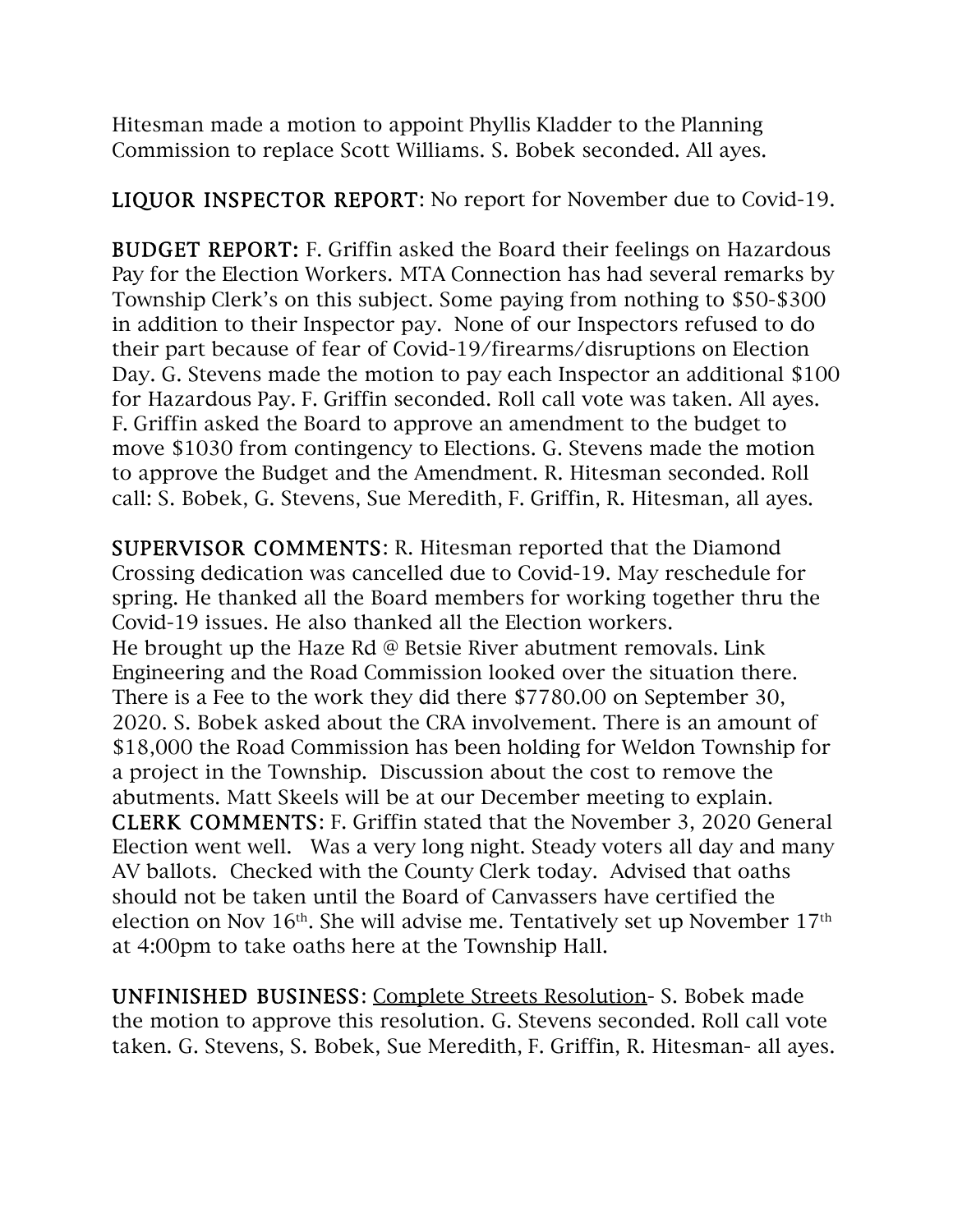NEW BUSINESS: Crystal Mountain has submitted a fireworks permit for Dec 31. 2020 at 10:30pm. G. Stevens made the motion to approve the fireworks permit. S. Bobek seconded. All ayes. S. Bobek asked about the Cemetery and Nuisance person for the coming year. Gary Stevens is still interested in doing it next year if we want. F. Griffin asked about possibly replacing the carpeting/flooring in this building. Discussion. G. Stevens made a motion to get three quotes. S. Bobek seconded. All ayes. The Thompsonville Fire Dept send a copy of their budget so far this year. R. Hitesman made a motion to lease the Hall to the AA group per lease agreement including sanitizing facilities before leaving each meeting. S. Bobek seconded. All ayes.

## BILLS:

October 2020—Due to cancelled October Meeting-Paid per Post-Audit **Policy** 

| David Kane, Monthly Website Maintenance                 | 60.00                                                     |  |  |  |  |
|---------------------------------------------------------|-----------------------------------------------------------|--|--|--|--|
| Craig Meredith, ZA                                      | 250.00                                                    |  |  |  |  |
| Craig Meredith-Hall-lawncare                            | 100.00                                                    |  |  |  |  |
| Craig Meredith-Garden mowing                            | 40.00                                                     |  |  |  |  |
| Craig Meredith-DUP                                      | 150.00                                                    |  |  |  |  |
| Julie Lonn, Town Hall Cleaning                          | 50.00                                                     |  |  |  |  |
| Gary Stevens-cemetery maint                             | 150.00                                                    |  |  |  |  |
| Gary Stevens-Nuisance Enforcement                       |                                                           |  |  |  |  |
| 200.00                                                  |                                                           |  |  |  |  |
| Ron Hitesman-Liq Inspec                                 | 550.00                                                    |  |  |  |  |
| <b>AFLAC</b>                                            | 304.86                                                    |  |  |  |  |
| <b>VISA</b>                                             | 390.94                                                    |  |  |  |  |
| AcenTek                                                 | 175.72                                                    |  |  |  |  |
| Benzie County Treasurer-chargebacks                     | 19.99                                                     |  |  |  |  |
| <b>Benzie County Clerk</b><br>-Program, Ads, Canvassers | 494.50                                                    |  |  |  |  |
| Figura Law                                              | 392.00                                                    |  |  |  |  |
| <b>Michigan Election Resource</b>                       | 53.93                                                     |  |  |  |  |
| Wade Trim                                               | 582.81                                                    |  |  |  |  |
| <b>Blarney Castle</b>                                   | 217.28                                                    |  |  |  |  |
| Michigan Law Poster Service                             | 89.50                                                     |  |  |  |  |
| American Waste-fall cleanup                             | 1175.00                                                   |  |  |  |  |
| Republic Waste                                          | 145.50                                                    |  |  |  |  |
| The Pioneer Group-CU ad                                 | 135.00                                                    |  |  |  |  |
| Cherryland Electric                                     | 20.94                                                     |  |  |  |  |
| Sally Bobek-reimburse stamps and Microsoft subs         |                                                           |  |  |  |  |
| 160.99                                                  |                                                           |  |  |  |  |
|                                                         | Fran Griffin-reimb f/mileage-Govt Ctr Elec Ballot/program |  |  |  |  |
| 54.34                                                   |                                                           |  |  |  |  |
| Craig Meredith-reimbur-zoning supplies                  | 126.30                                                    |  |  |  |  |
| USPS-Box 570 Rent                                       | 56.00                                                     |  |  |  |  |
| Sally Bobek-reimburse for 6 mo. box rent 548            | 28.00                                                     |  |  |  |  |
| Image 360-Sign deposit-DUP                              | 877.69                                                    |  |  |  |  |
| State of Michigan-Quarterly taxes                       | 635.69                                                    |  |  |  |  |
| IRS-941 Quarterly                                       | 2720.11                                                   |  |  |  |  |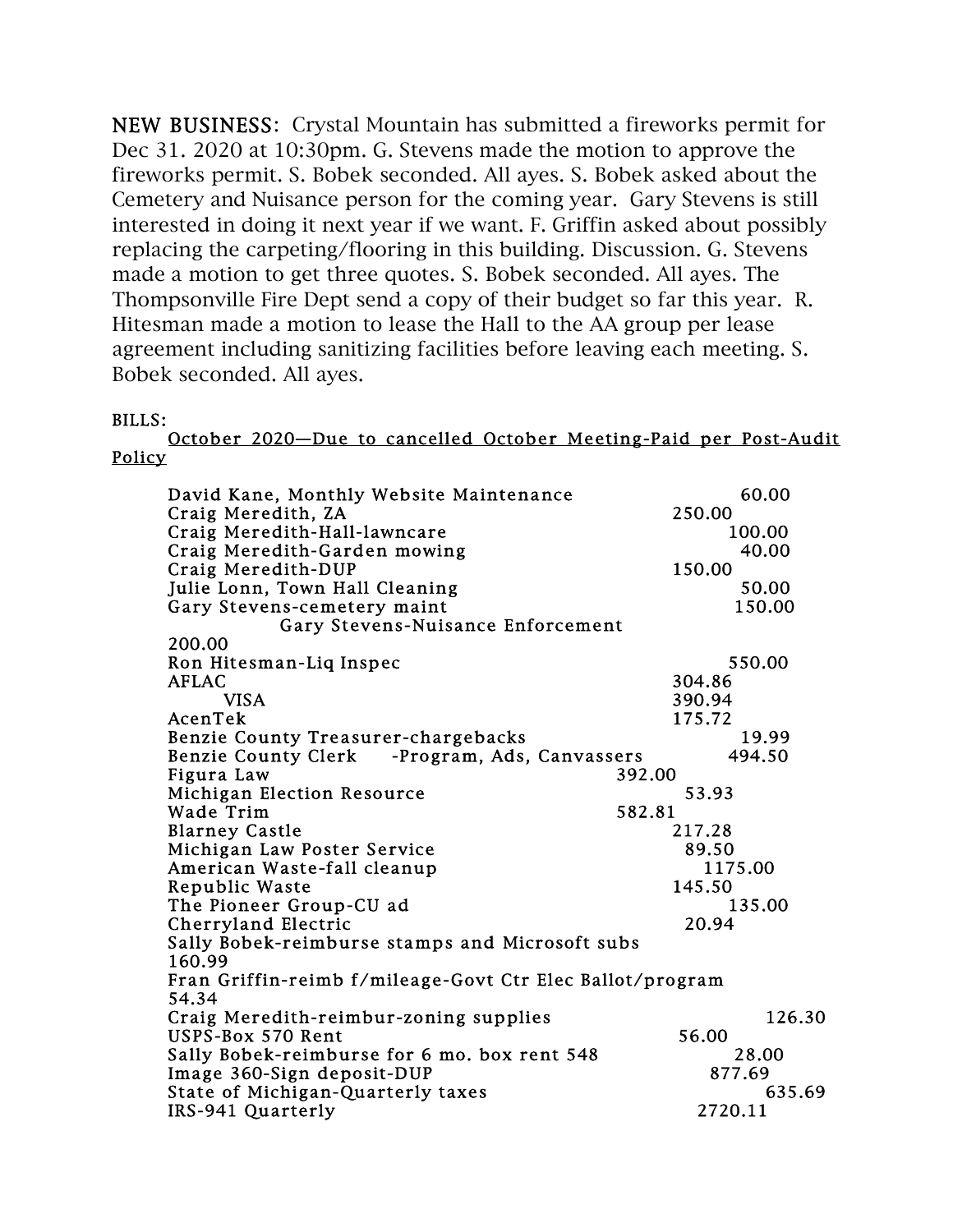|              | Planning<br>373.75                                | Commission-Pay-Oct                              | 3 <sup>rd</sup> | Zoning      | Workshop           |  |
|--------------|---------------------------------------------------|-------------------------------------------------|-----------------|-------------|--------------------|--|
|              |                                                   | Planning Commission Oct 5 <sup>th</sup> meeting |                 |             | 325.00             |  |
|              | Casey Guthrie-Assessor<br>Township Board Salaries |                                                 |                 |             | 1398.83<br>3158.34 |  |
|              |                                                   | TOTAL-OCTOBER                                   |                 | \$15,663.01 |                    |  |
| <b>BILLS</b> |                                                   |                                                 |                 |             |                    |  |
|              | November 10, 2020                                 |                                                 |                 |             |                    |  |
|              |                                                   | David Kane, Monthly Website Maintenance         |                 |             | 60.00              |  |
|              | Craig Meredith, ZA                                |                                                 |                 |             | 250.00             |  |
|              | Craig Meredith -LUP                               |                                                 |                 | 84.00       |                    |  |
|              |                                                   | Craig Meredith-Hall-lawncare                    |                 |             | 25.00              |  |
|              | Craig Meredith-DUP                                |                                                 |                 | 150.00      |                    |  |
|              |                                                   | Craig Meredith-reimburse-office sup             |                 |             | 26.41              |  |
|              |                                                   | Julie Lonn, Town Hall Cleaning                  |                 |             | 50.00              |  |
|              | <b>BS&amp;A Software</b>                          |                                                 |                 |             | 709.00             |  |
|              |                                                   | Crystal Mountain-PC Workshops                   |                 | 300.00      |                    |  |
|              | <b>Personnel Concepts</b>                         |                                                 |                 | 58.90       |                    |  |
|              |                                                   | <b>Municipal Retirement Systems</b>             |                 | 200.00      |                    |  |
|              |                                                   | Brighthouse Life Insurance Co.                  |                 |             | 2842.50            |  |
|              |                                                   | Fran Griffin-Mileage reimbursement              |                 |             | 86.84              |  |
|              |                                                   | MTA-Treasurer Virtual Training-Tax Coll         |                 |             | 99.00              |  |
|              | Image 360                                         |                                                 |                 | 822.40      |                    |  |
|              | MIlarch Bros Landscaping                          |                                                 |                 |             | 65.00              |  |
|              | <b>AFLAC</b>                                      |                                                 |                 | 304.86      |                    |  |
|              | <b>VISA</b>                                       |                                                 |                 |             | 576.18             |  |
|              | AcenTek                                           |                                                 |                 | 178.04      |                    |  |
|              |                                                   | The Pioneer Group                               |                 | 38.70       |                    |  |
|              |                                                   | Election Inspector Pay, Nov 3, 2020             |                 |             | 1710.00            |  |
|              | Cherryland Electric                               |                                                 |                 | 59.40       |                    |  |
|              |                                                   | Planning Commission Nov 2nd meeting             |                 |             | 375.00             |  |
|              | Casey Guthrie-Assessor                            |                                                 |                 |             | 1398.83            |  |
|              | Township Board Salaries                           |                                                 |                 |             | 3158.34            |  |

## TOTAL-NOVEMBER 2020 \$13.628.40

S. Bobek made the motion to pay the October and November bills. S. Meredith seconded. All ayes.

PUBLIC COMMENT: C. Kraus thanked the Board for helping make the Diamond Crossing Memorial possible. The Board in turn thanked Chuck and Becky Sharp for all their hard work.